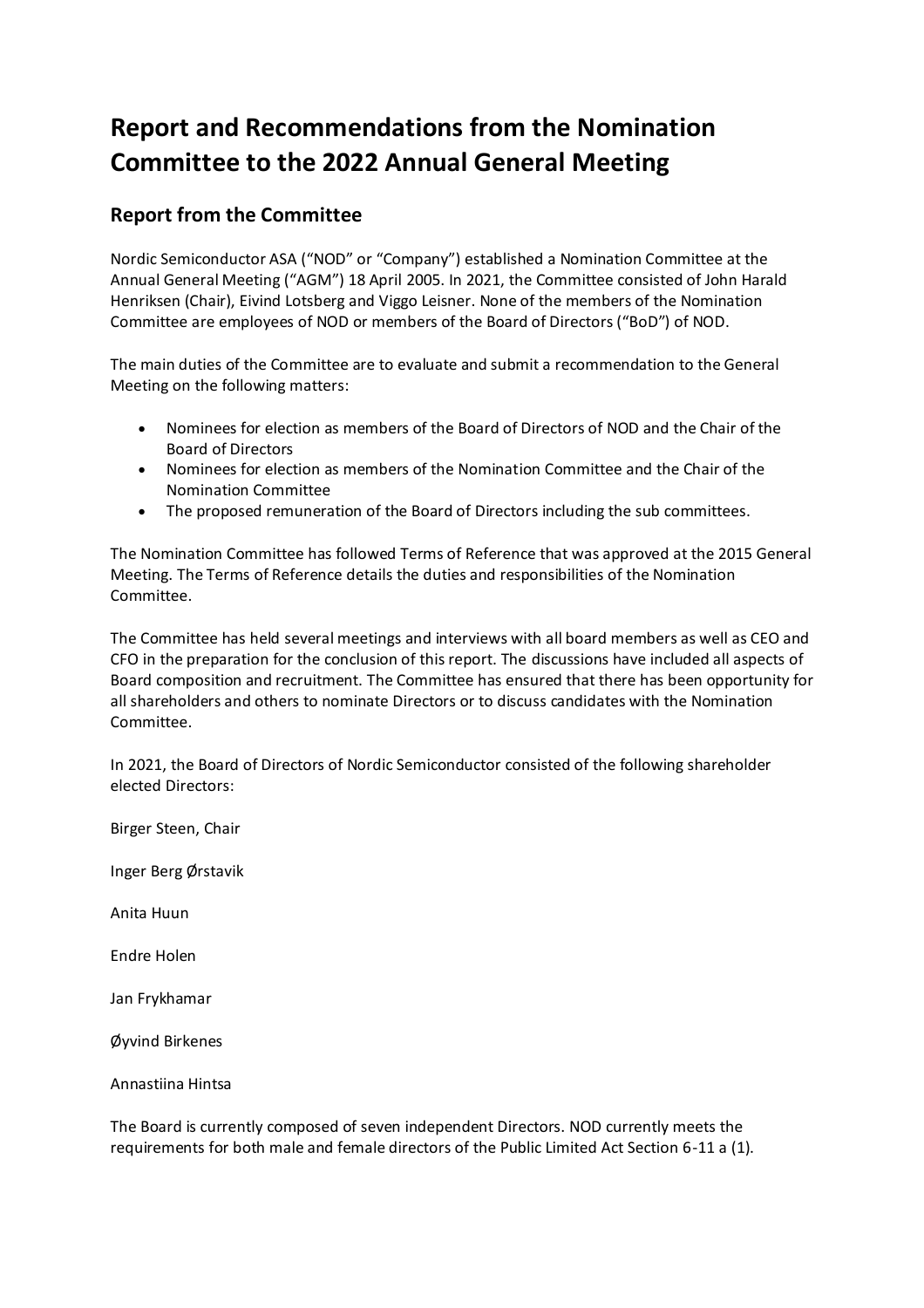## **Nomination Committee Recommendations**

### **Board of Directors**

In the Nomination Committee's considerations, it has emphasized that the BoD's composition reflects a variety of experience, understanding, knowledge and qualifications required to meet the needs of the Company. Please see description on Company´s website.

The Committee suggest that all shareholder elected candidates from 2021 AGM shall be reelected as Directors at this year's AGM.

Birger Steen, Chair. (2017)

Inger Berg Ørstavik (2017)

Anita Huun (2019)

Endre Holen (2019)

Jan Frykhamar (2019)

Øyvind Birkenes (2019)

Annastiina Hintsa (2019)

The Nomination Committee is of the opinion that the proposed BoD will have the competence necessary to establish an Audit Committee in accordance with the competency requirements of the Public Companies Act §6-42.

#### **Directors' remuneration 2021**

The Nomination Committee has reviewed remuneration levels for BoD members with relevant peer companies in Norway as well as internationally. The company has performed well and has high ambitions for the future. To be able to keep and attract relevant, top qualified candidates, the Nomination Committee suggest to increase the remuneration for 2022 by 5%, all paid in shares.

For the period from the 2022 AGM to the 2023 AGM the Nomination Committee proposes the following remuneration levels and principles:

|                    | <b>Board Member</b><br>Fee                 | Audit Committee Remuneration<br>Fee (for each<br>meeting) | <b>Committee Fee (for</b><br>each meeting) | <b>Travel Time Allowance</b>                                                               |
|--------------------|--------------------------------------------|-----------------------------------------------------------|--------------------------------------------|--------------------------------------------------------------------------------------------|
| All<br>members     | NOK 325,000 +<br>Shares for<br>NOK 137,500 | NOK 10,000                                                | <b>NOK 7,500</b>                           | Intercontinental travel USD<br>5,000 per meeting. European<br>travel USD 1,000 per meeting |
| Committee<br>Chair |                                            | NOK 20,000                                                | NOK 15,000                                 |                                                                                            |
| Chair              | NOK 750,000 +<br>Shares for<br>NOK 405,000 |                                                           |                                            |                                                                                            |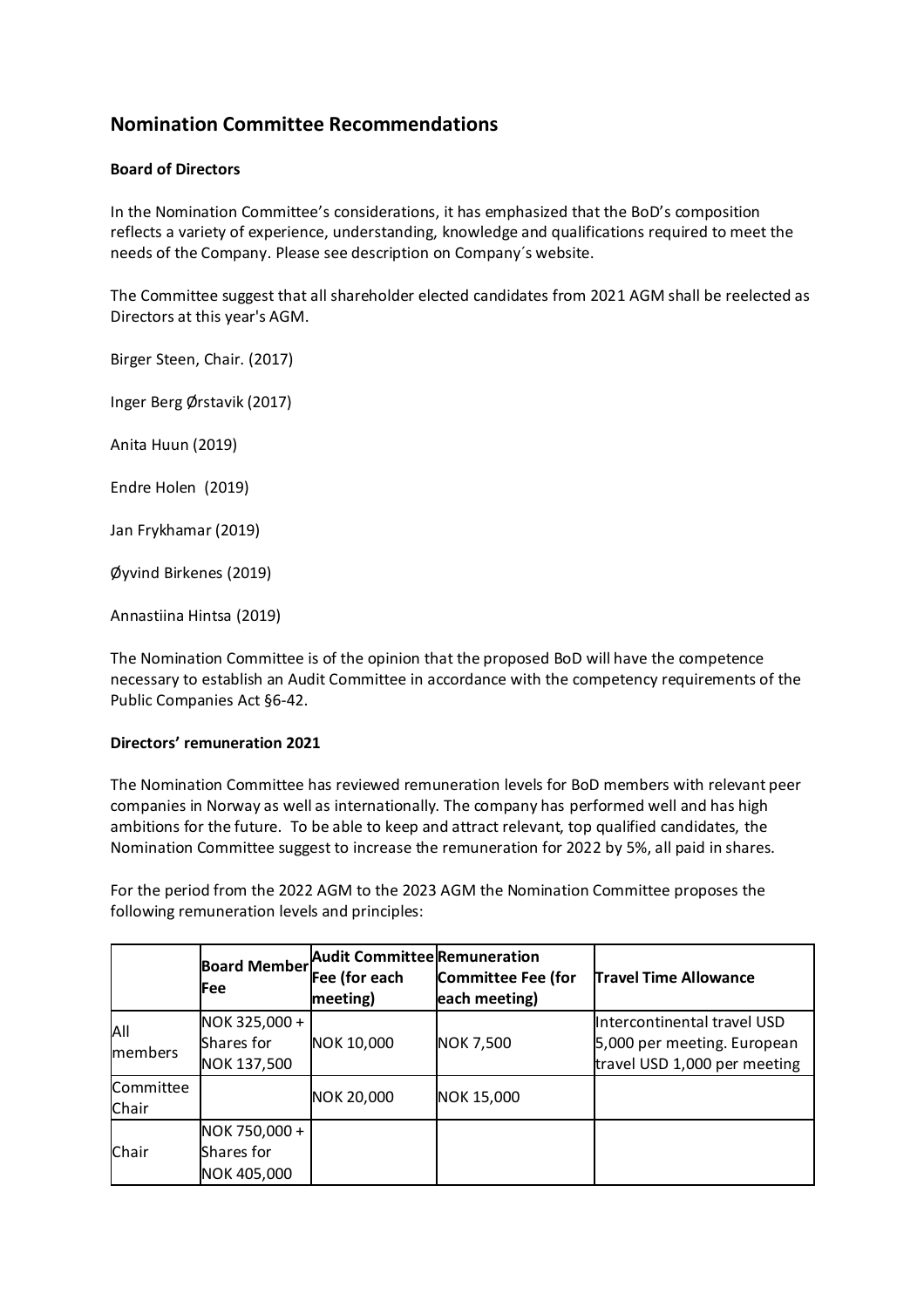Participation for individual Board members in additional meetings with ad hoc committees is compensated with NOK 7,500 per meeting. This also applies for participation in additional working group meetings for individual members in either Audit Committee or PCC. Maximum payment for additional working group meetings is NOK 75,000 per Board Member.

The share-based part of the compensation is paid after the AGM in 2022, and the number of shares shall be based on the tax adjusted amount due in NOK (respectively NOK 137,500 and NOK 405,000 minus tax) divided by the share price at closing of the AGM day 2022.

In addition, the Nomination Committee proposes to remunerate members of the Board USD 3,000 for each meeting taking place in the USA related to company activities. Further, any costs incurred by the Board Members in relation to their participation as a member of the Board or any of the committees, will be reimbursed by the Company.

If Intercontinental travel is difficult due to events such as Covid-19, compensation (USD 5,000) per scheduled meeting, will be lowered to USD 2,500 pr scheduled board meeting, due to inconvenient time difference.

All cash-based fees and costs will be paid on a quarterly basis in arrears.

The Board Member fee amounting to NOK 325,000/750,000 assumes that the respective Director serves the whole election period of one year. If, for any reason, the director(s) serve(s) less than one year, the cash part will be paid pro rata.

#### **Nomination Committee**

John Harald Henriksen har advised that he will withdraw from the Committee.

Eivind Lotsberg and Viggo Leisner have advised the Committee that they are available for re-election at the 2022 AGM.

The Committee suggests that Mr Fredrik Thoresen replaces Mr Henriksen, and that Viggo Leisner becomes the chair of the committee

Viggo Leisner (Chair)

Eivind Lotsberg

Fredrik Thoresen

2012-2014 Equity Analyst DnB

2015-2017 Equity Analyst SEB

2017-2021 Portfolio Manager Storebrand

2021- Partner Andenæsgruppen